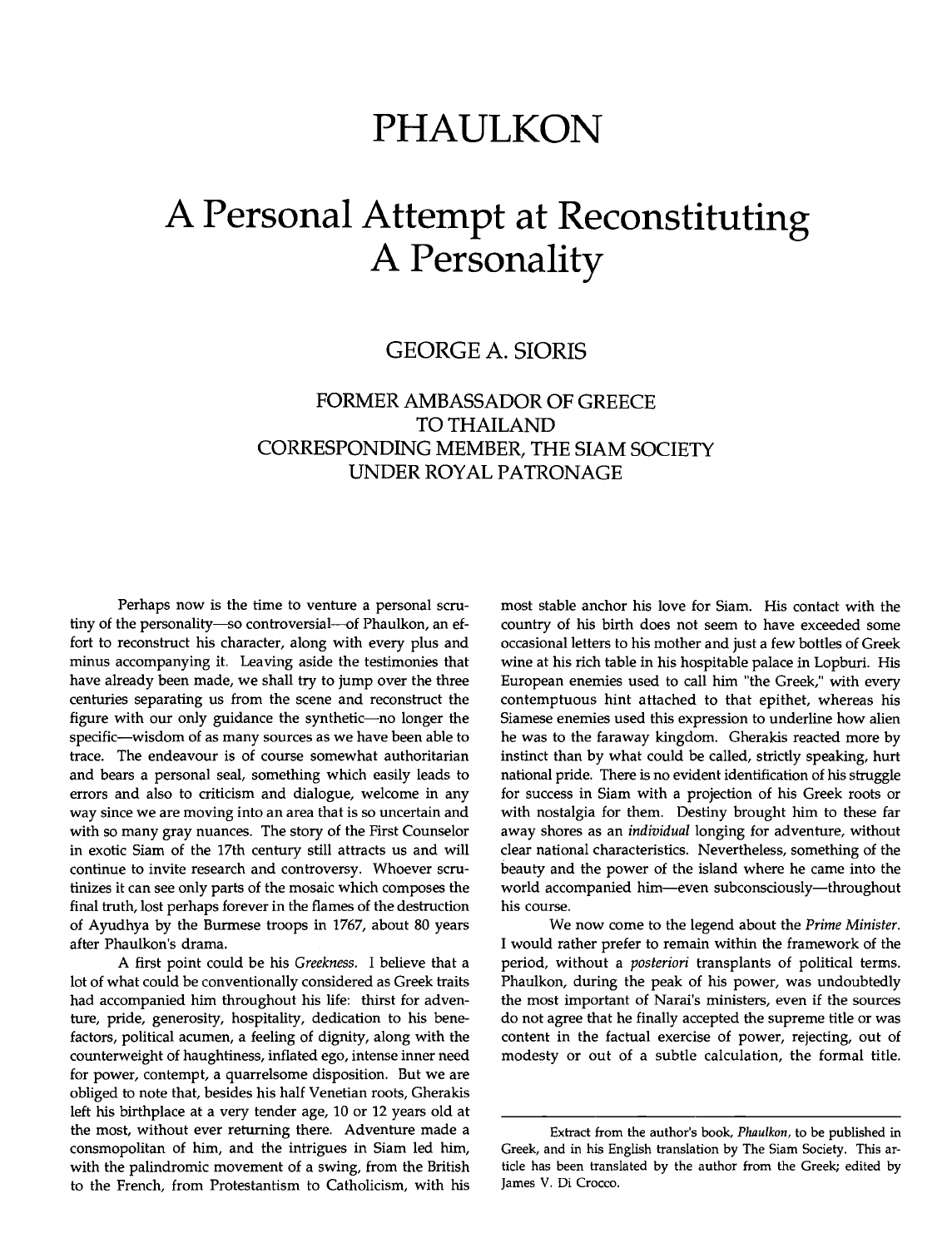Whatever the case was, this position was that of Phra Khlang, i.e. of a kind of Minister for Foreign Affairs and Foreign Trade within the Siamese climate of the times, and the Siamese title by which he is remembered in history is that of *Vichnyen.*  Personally, I would rather propose the title of "First Counselor," which, I believe, better reflects the meaning, the scope and the breadth of Gherakis's position at the Court of Siam. Indeed, the "First Counselor" of Narai he was-the first "Mandarin" to whom the Monarch had recourse for every piece of advice, with absolute and unshakable confidence always, with the effect of arousing the flames of jealousy in many other powerful Siamese elements of the Court.

We may set aside, I think, the accusations of some excessively puritanical foreign sources of the times regarding the "reckless" *lifestyle* of Phaulkon during the first years of his stay in Siam. Not because his behaviour was above blame, but because he had never pretended that he went there as a missionary, and also because such was more or less the lifestyle of all those adventurers at that time, whether we really call them "adventurers" or not. The picture may shock the "English Catholic" who felt so much bitterness against Constance in the 17th century or, in our own days, to inspire the fantasy of Axel Aylwen in the two novels he has written about him.

This point-and independently from the later exemplary and harmonious, as it seems, life of our hero-is not, in my mind, especially important or necessary for reconstructing his portrait.

We now come to the chapter of his quarrels with men of trade and especially those of the British East India Company. We do not intend to defend him or to denounce him. Documents, correspondence, memorials are numerous in various archives of the times. Everyone can read them and judge. The texts have their own voice. There are explosions, accusations, complaints, confirmations and counter-confirmations from both sides. The exercise of commercial activity in a land as distant as Siam was not easy nor free from tensions and competition. Phaulkon appears often harsh and haughty, opportunistic, selfish, calculating, uncompromising, with unlimited thirst for profit, which brings along power. In this difficult game, it was unavoidable for him to create and multiply enemies-besides the Persians at first, the Dutch, many Englishmen later like Potts, Strange, Yale, Crouch and Thomas, the Frenchman Véret, and so many others. By supporting the "interlopers," it was natural that he distanced himself from the British Company and its austere pillars. But, in this complicated game, where undoubtedly his personal interest came first, it was never proved that Phaulkon was in competition with or neglected the commercial interests of Narai, especially at a time when the Monarch had an absolute commercial monopoly.

As we follow Phaulkon's life in Siam we may divide it into two basic periods, that of the tradesman and that of the public figure. After the first had assured him several benefits and had allowed him to approach and win over the King, the second began. The adventurer, the old seaman, the man of profit, changed into the mature and experienced courtier and

politician, the intriguer-and the trusted Counselor. Mere survival in the exotic land had been secured. Now, the investment in work and effort had to bring in dividends of influence and power. At this juncture there emerges the new Phaulkon, who projects himself onto the great diplomatic chessboard of the times, corresponding with popes, monarchs, bishops, generals, politicians, intriguing with Jesuits, missionaries and diplomats, planning or destroying great alliances, undercutting or supporting old and new religions. The small shipboy of remote Cephallonia was now wearing exotic golden uniforms and receiving ambassadors and envoys, and his voice reached the ears of the king-of a king whom his Siamese subjects could never stare at, nor did they know his real name as long as he was alive. "The Greek" was now stably entrenched in the court of Narai; he had taken wings; his role had assumed dimensions which he could have never dreamed about when he reached the shores of Siam, unknown and powerless, in 1678...

The second phase is more interesting. The first remark here relates to Narai himself: If there had been no Narai then, if these two personalities had not coincided in time, if Phaulkon had not reached the monarch and gained his trust, the phenomenon of "the Greek" in Siam would have never existed. Constance might have lived there quietly, in the shadow of the British Company, or he might have withdrawn defeated and today these lines could not have been written. The happy coincidence of Phaulkon's presence in Siam with the reign of this enlightened despot allowed the "adventurer" to become in due course the "First Counselor." Narai, looking much further than the men around him, was a strange but also positive anachronism-or precursor-for the Siam of the time. Not only his wide spirit of religious tolerance but also his positive interest in faraway lands, their customs, religions and peoples, provided the ideal soil on which the phenomenon of Constance could flourish. The proof is that immediately afterwards, during the reign of Phetracha, Siam imposed isolation on itself, without any contact with the foreign world except for the Dutch. This isolation persisted even after Phetracha until much later. Perhaps it would not be an exaggeration to state that during the whole period of Ayudhya, the years of Narai were the period with the closest contact with the outside world, beyond the traditional immediate neighbours, up to faraway Europe. How was it that this specific foreigner, this specific "Greek," was the one who gained Narai's trust, and not any of the many other foreign residents of the capital? This was something decided by Fate. This phenomenon, unique for Siam, was not unique for the rest of Asia: A few decades earlier, in distant Japan, another adventurer, the Englishman William Adams, hero of the famous novel *Shogun* of James Clavell, had also gained the esteem of the powerful leyasu, acquiring the coveted title of "Hatamoto," along with corresponding influence but without reaching the height of power of Phaulkon. Even earlier, in the 16th century, the Portuguese adventurer Philip de Brito was the first to trace the course toward absolute power in Siam's neighbor, Burma. But De Brito, after first winning him over, later betrayed the king of Arakan, his protector; he tried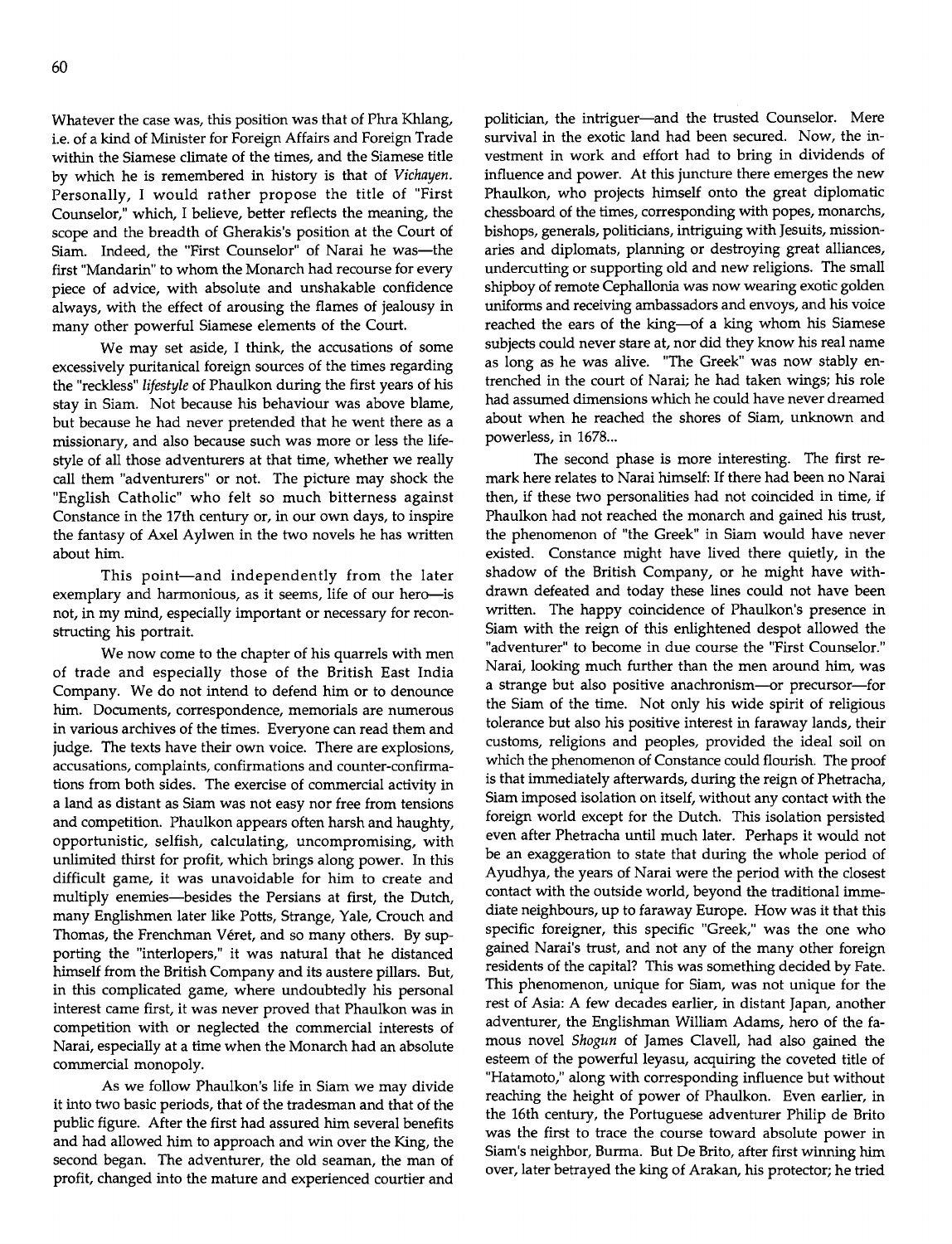to impose Christianity by force, caused a rebellion by the Buddhists, and came to a cruel end at their hands.

Still examining this second phase, we are confronted with some basis questions:

As a royal favorite, was Vichayen loyal to his king, or did he succumb to the illusions of the heights of his position-where he found himself accidentally-and give preference to French interests over those of Siam, preparing the road for French occupation of the country? And if the answer to this question is affirmative, then his punishment and execution by Phetracha's regime was the just conclusion for his misdeeds. But if it is negative, then where exactly can we trace his fall? At which point did his ambitious policy and his dreams go astray?

As far as loyalty is concerned, I am inclined to think that Vichayen-despite his great vanity and his many other shortcomings, which hurt many people, both Siamese and foreigners-lived in the shadow of his beloved liege lord and served him faithfully up to the end. This opinion does not deny that Constance had motives for protecting his position, his progress, his wealth, his family and himself. A strict individualistic trait was strong throughout his life, and especially while he lived in Siam. He endured a continuous, difficult struggle for survival and then achieved distinction, influence and power. Under this prism, the overall game for implementing the Franco-Siamese Alliance is explained as a parallel effort to secure the privileged position rooted in his unique intelligence, flair for intrigue, and charismatic personality and talent, after years of efforts and struggles, perhaps not always orthodox enough. The French garrisons, although small in scale by today's standards would certainly have been of help to him in confronting his enemies at Ayudhya and Louvo. The cementing of the alliance made Constance influential even at the court of Louis XIV-an important player, a link and a channel for its realization. The feeling that you are in a position to concurrently serve two monarchs, to be Vichayen as well as a Knight of France, is something which can undermine the foundations of modesty. In its reverse expression, it can supply the conduits of ego-worship and flattery not only of a Gherakis, but of anyone, in any country and in any time.

But from this point to the accusation that the Favorite acted contrary to the national interests of Siam and that he betrayed his benefactor Narai, there is indeed a long way.

At first there is the well-known fact-acknowledged even by Phaulkon's enemies-that within his complicated personality, the characteristic of boundless gratitude to his benefactors never left him. As with the Englishmen who first helped him at his beginnings, Barnaby and White, so with Narai there was an unbreakable feeling of devotion to the end. This is not reflected only in the high-flown words, in the pompous diplomatic expressions in which the old and unknown seaman of adventures and dreams was so well versed; it is reflected in the very facts themselves, at least in those among them which may he corroborated.

We recall first the Rebellion of the Macassars in 1686. There is no source that does not praise the heroic attitude of Vichayen during this episode, which almost caused the loss of the throne for Narai and the loss of his life for "the Greek." Fighting for the king-it may be counterargued-he was defending first and foremost himself. The argument is logical but only up to a point, because Phaulkon could have avoided exposing himself to so much danger if he had not really cared for his liege. During this rebellion the first of the ministers took part in the battle as a simple warrior, something which has remained as a legend even in his biographies of today.

We also remember three important moments when Constance might have escaped while the enemy was closing in. He did not do so, so as not to abandon his protector:

The first case was when Narai personally requested the French envoy Chaumont to secure the smooth escape of his Favorite to France, in case the threats of his enemies would really become dangerous for his security.

The second was when at the culmination of the drama the French General Desfarges-before shedding his mask-proposed to Constance, whose position was still strong but showed signs of becoming shaky, that he take him to Bangkok and then to France, along with all his family.

And the third was when, after the execution of Narai's stepson, Mom Pi, by Phetracha's men, messengers urged Constance to escape while there was still time.

In all these three instances Vichayen refused, and chose to stay by the side of the besieged king-up to the end, as it actually turned out. These are not proofs of lack of loyalty. On the contrary, they refute any allegation that Gherakis had as an ultimate aim the Throne of Siam. His aim and his dream, in our view, was definitely the game of power-the vertigo of power-but not the over-extended illusion that one day he might even become the "stallion" of the Throne. He also had enough political acumen, after his extensive experience, to judge that in such an extreme surmise, no European, neither himself nor any other, could achieve sufficient mastery to stand at the helm of the kingdom aginst the wishes of the Siamese people.

This analysis may create the impression of an attempt at the beautfication of Phaulkon's portrait which possibly oversteps the limits of the evidence and known facts. So I hasten to propose the following hypothesis regarding the explanation of his final fall:

Did the First Counselor *err,* and if so, how? This is the question we were asking just a while ago.

The answer we propose is affirmative. Yes, he did err. After a series of many successes, after an ascent that was indeed meteoric, it seems that the became dizzy, like all those reaching so high, so soon; he staggered and he lost his balance. The game had exceeded its financial, commercial parameter. It had assumed wider dimensions-political, diplomatic, religious. It was becoming literally unbearable for the man who had exercised the supreme diplomatic power of Siam without being basically prepared for it, relying only on common sense, courage and the wide potential of his mind.

The idea of an "alliance" was not originally groundless. We have seen on many occasions how much it was